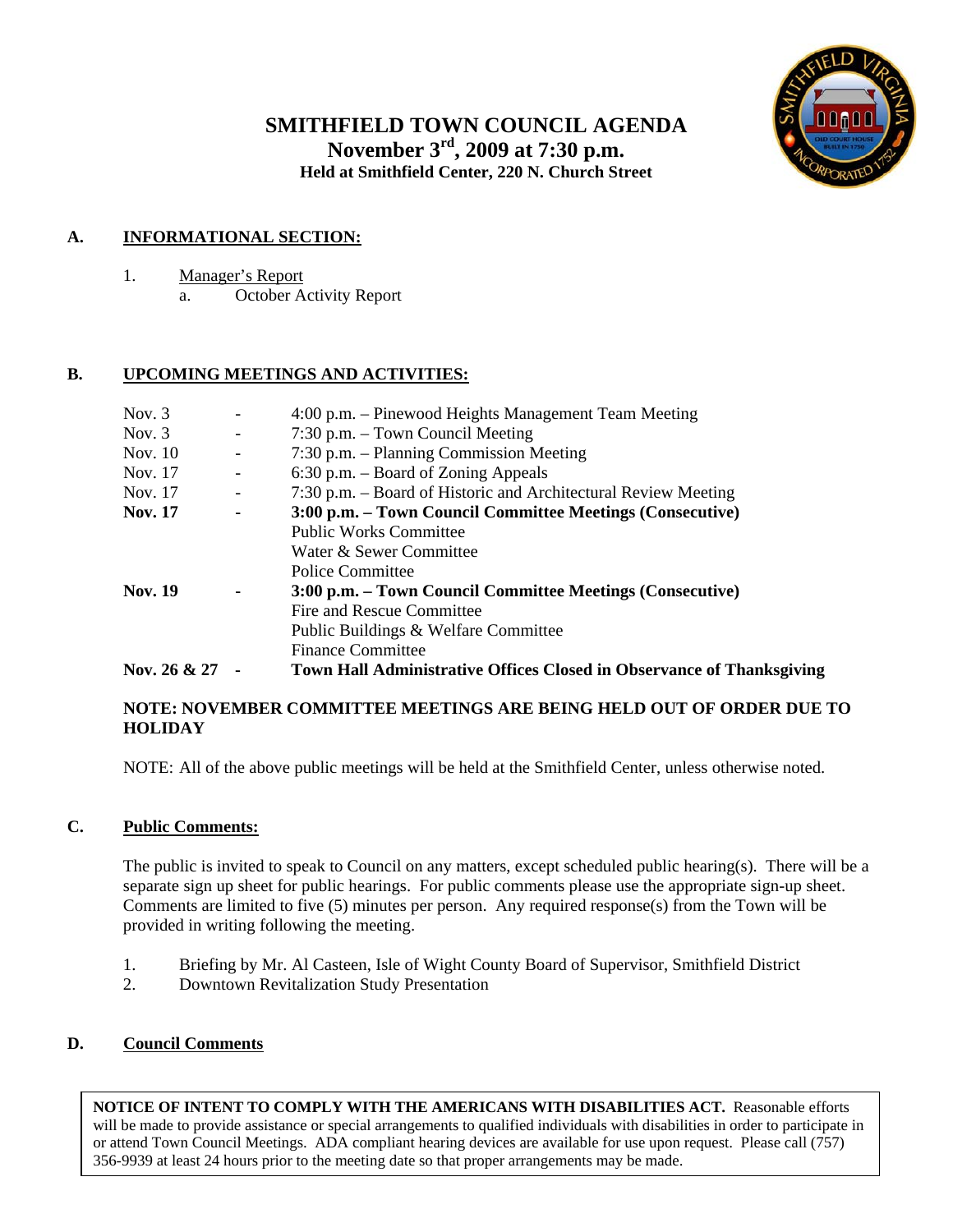## **CONSENT AGENDA ITEMS**

- **C1. Motion to Adopt Amendments to the Smithfield Center Policy and Procedure Manual Allowing Senior Health Fair and Fish Fry as Annual Complimentary Event** Public Buildings & Welfare Committee Chair, Harry G. Dashiell, Jr.
- **C2. Motion to Adopt Amendments to the Smithfield Center Policy and Procedure Manual Effective January 1st, 2010 a \$50 Fee for Kitchen Use to all Complimentary Events** Public Buildings & Welfare Committee Chair, Harry G. Dashiell, Jr.
- **C3. Motion to Authorize the Town Manager to Accept the Planning Grant Award of \$3,000 for Phase Two of Pinewood Heights CDBG Redevelopment Project** Public Buildings & Welfare Committee Chair, Harry G. Dashiell, Jr.
- **C4. Motion to Authorize the Town Manager to Make Purchase Offers on Two Pinewood Heights Properties: 77 Pagan Avenue and 92 Pagan Avenue** Public Buildings & Welfare Committee Chair, Harry G. Dashiell, Jr.
- **C5. Motion to Authorize the Town Manager to Request a Six Month's Extension with the Virginia Department of Housing And Community Development for the Pinewood Heights Redevelopment Project Phase One**

Town Manager, Peter M. Stephenson

#### **C6. Motion to Authorize the Town Manager to Pay Invoices Over \$10,000 Requiring Council Consideration:**

| \$25,995.00                                                                                                                                                                                       |
|---------------------------------------------------------------------------------------------------------------------------------------------------------------------------------------------------|
| \$61,375.58                                                                                                                                                                                       |
| \$19,754.00                                                                                                                                                                                       |
| \$37,292.50                                                                                                                                                                                       |
| \$46,180.93                                                                                                                                                                                       |
| \$52,028.00                                                                                                                                                                                       |
| \$18,750.00                                                                                                                                                                                       |
| a. Utility Service<br>b. Blair Brothers, Inc.<br>c. R.E.W. Corporation<br>d. Draper Aden Associates<br>e. $CB & I$ , Inc.<br><b>Smithfield/Isle of Wight CVB</b><br>g. IOW Volunteer Rescue Squad |

- **C7. Resolution to Authorize the Town Manager to Enter into a Contract with REW Corporation for the Mechanical, Electrical, and Utility Contract** Water and Sewer Committee Chair, Andrew C. Gregory
- **C8. Resolution for Street Closure and Traffic Assistance for the Christmas Parade on December 12th, 2009** Police Committee Chair, Vice Mayor Kaye H. Brown
- **C9. Resolution of Support for the 2011 Olden Days Sanctioned BBQ Event as well as Street Closure and Traffic Assistance as Deemed Appropriate by Smithfield Police Department** Police Committee Chair, Vice Mayor Kaye H. Brown
- **C10. Motion to Adopt the Basic Park Rules and Regulations for Windsor Castle Public Park** Public Buildings & Welfare Committee Chair, Harry G. Dashiell, Jr.